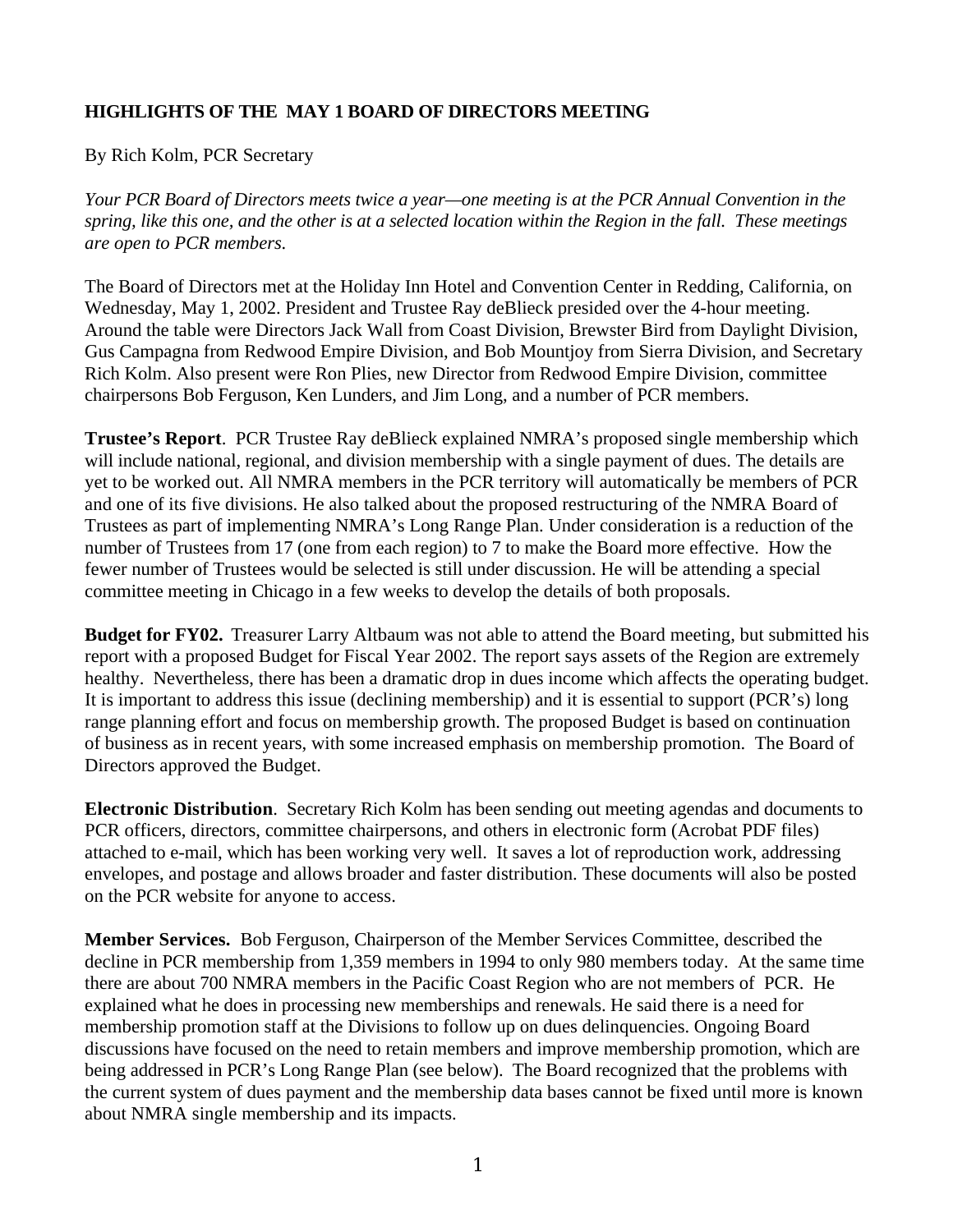**Contest Directory.** Ken Lunders, Chairperson of the Contest Committee, proposed a change in the PCR Contest Directory that would require all contest judges to be PCR members in good standing or NMRA members in good standing residing outside the PCR. Lunders said that judges should be part of the NMRA because model contest judging is in fact supporting the NMRA Achievement Program. The Board approved the change in the Contest Directory and then amended the PCR Manual of Operations to be consistent.

**By-Laws and Manual of Operations.** Gene Mayer, Chairperson of the By-Laws and Manual of Operations Committee, reported that the By-Laws and Manual have been updated by the Secretary to incorporate amendments adopted since 1995. They have been retyped as digital files with correction of errors and improved formatting. The Board of Directors approved the Manual of Operations and directed that the By-Laws be submitted to the membership for approval at the Annual Business Meeting.

**New Amendments**. The By-Laws and Manual of Operations Committee also recommended three amendments to the Manual of Operations, which were approved by the Board:

• A Member Aid Committee was created to develop and implement a Member Aid Program, with a Key Contact person in each Division available by mail, telephone, and e-mail to assist PCR members who have questions. President deBlieck announced that Rod Smith is the new Chairperson.

• The Publication and Ballot Committees were reorganized to allow more flexibility in finding volunteers to staff the committees. The Editor of the *Branch Line* does not have to also be Chairperson of the Publication Committee nor serve on the Ballot Committee. The new positions of Publisher and Webmaster were added to the Publication Committee.

• Staffing requirements of the By-Laws and Manual of Operations Committee were modified to permit any former member of the Board of Directors to serve on it, not just current Directors.

**Election of Division Directors.** Jim Long, who filled in at the last minute as Ballot Committee Chairperson, reported that only 30 ballots were cast in the recent election of Division Directors. He said this wasn't surprising given that the ballot was sent out late and there was only one candidate in each Division. The results were:

- Jack Wall, the incumbent in Coast Division, was re-elected.
- Brewster Bird, the incumbent in Daylight Division, was re-elected.
- Bob Mountjoy, the appointed incumbent in Sierra Division, was elected.
- Ron Plies, the candidate in Redwood Empire Division, was elected.

**PCR Yahoo Group.** The Board discussed the new PCR Yahoo Group website. It was pointed out that the content of e-mail messages and files posted on the website are not controlled by PCR. There is an official PCR website which is separate from the Yahoo Group.

**Convention Committee.** Jim Long, Convention Committee Chairperson, gave a report on the status of upcoming PCR conventions.

• 2003: "Tri-Valley Zephyr" will be hosted by Coast Division. It will take place April 23-27, 2003 at the Crowne Plaza Hotel in Pleasanton. Dennis Stokely is the Host Committee Chairperson and Jack Wall is the Registrar, who is now accepting registrations.

• 2004: Napa Valley Railroaders and Redwood Empire Division submitted a bid to host the 2004 PCR Convention at the Chateau Hotel and Conference Center in Napa. Harold Mentzer is Host